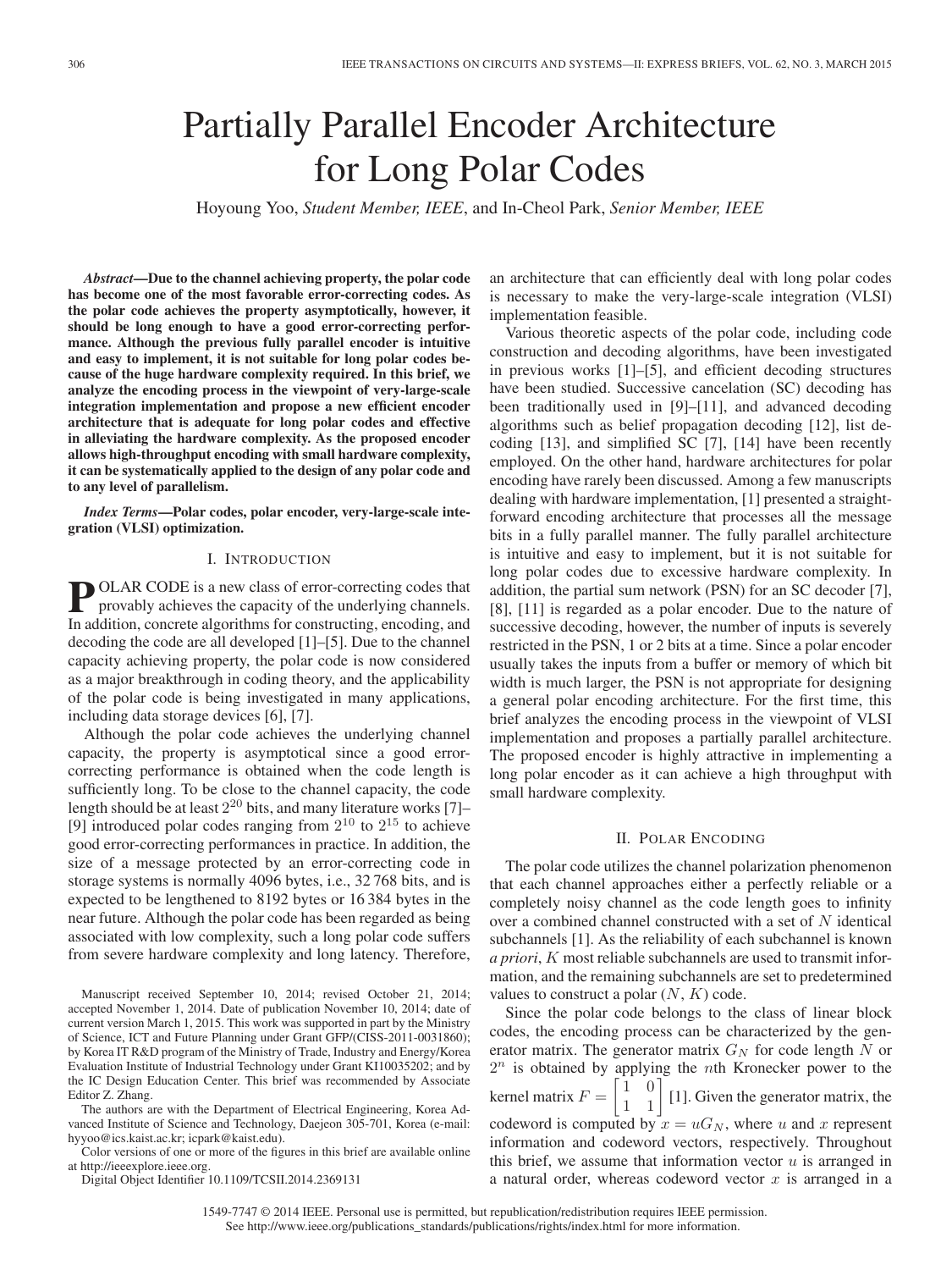

Fig. 1. Fully parallel architecture for encoding a 16-bit polar code.



Fig. 2. DFG of 16-bit polar encoding.

bit-reversed order to simplify the explanation on the encoding process. A straightforward fully parallel encoding architecture was presented in [1], which has encoding complexity of  $O(N \log N)$  for a polar code of length N and takes n stages when  $N = 2<sup>n</sup>$ . For example, a polar code with a length of 16 is implemented with 32 XOR gates and processed with four stages, as depicted in Fig. 1. In the fully parallel encoder, the whole encoding process is completed in a cycle.

The fully parallel encoder is intuitively designed based on the generator matrix, but implementing such an encoder becomes a significant burden when a long polar code is used to achieve a good error-correcting performance. In practical implementations, the memory size and the number of XOR gates increase as the code length increases. None of the previous works has deeply studied how to encode the polar code efficiently, although various tradeoffs are possible between the latency and the hardware complexity.

#### III. PROPOSED POLAR ENCODER

In this section, we propose a partially parallel structure to encode long polar codes efficiently. To clearly show the

|                      | 0              |                | $1 \quad 2 \quad 3$ |                     | 4                        |                |                          | 5 6 7 8 9 10 11 12 13 14 15                 |                         |                          |                          |                |                |                |                 |                |
|----------------------|----------------|----------------|---------------------|---------------------|--------------------------|----------------|--------------------------|---------------------------------------------|-------------------------|--------------------------|--------------------------|----------------|----------------|----------------|-----------------|----------------|
| $ D(w_{1i}) $        | $\Omega$       | 0              | $\bf{0}$            | 0                   | $\overline{0}$           | $\overline{0}$ |                          | $\begin{matrix} 0 & 0 & 0 & 0 \end{matrix}$ |                         |                          | $\overline{0}$           | $\overline{0}$ | $\mathbf 0$    | $\mathbf 0$    | $\Omega$        | $\overline{0}$ |
| $D(w_{2i})$          |                | $\overline{1}$ |                     | $2 \quad 2 \quad 0$ |                          |                |                          | 0 1 1 1 1                                   |                         |                          | $(-2)(-2)$               |                | $\overline{0}$ | 0              | $-3,$           | $(-3)$         |
| $\mid D(w_{3j})\mid$ | $\overline{2}$ | $\overline{2}$ | $-2)$               |                     |                          |                |                          | $(-2)(-0)(-0)(-0)(-0)$ 0 0 0                |                         |                          |                          | $\overline{0}$ | $(-2)$         |                | $\sqrt{(-2)}$ 2 | $\overline{2}$ |
| $ D'(w_{1j}) $       | $\Omega$       | 0              | $\mathbf 0$         | 0                   | $\mathbf 0$              | $\mathbf 0$    | $\overline{\phantom{0}}$ | $0\qquad 0\qquad 0$                         |                         |                          | $\overline{0}$           | 0              | $\bf{0}$       | 0              | 0               | $\Omega$       |
| $D'(w_{2j})$         |                | $\overline{1}$ | $\overline{2}$      | $\overline{2}$      | $\overline{\phantom{0}}$ | $\mathbf 0$    | $\overline{1}$           | $\overline{1}$                              | 1                       | $\overline{1}$           | $\overline{2}$           | $\overline{2}$ | 0              | $\Omega$       |                 |                |
| $ D'(w_{3i}) $       | $\overline{2}$ |                | $2 \quad 2$         | $\overline{2}$      | 4                        | 4              | 4                        | $\overline{4}$                              | $\overline{\mathbf{0}}$ | $\overline{\phantom{0}}$ | $\overline{\phantom{0}}$ | $\overline{0}$ | $\overline{2}$ | $\overline{2}$ | $\overline{2}$  | $\overline{2}$ |

Fig. 3. Original delay requirements  $D(w_{ij})$  and recalculated delay requirements  $D'(w_{ij})$ .



Fig. 4. Linear lifetime chart for  $w_{2i}$  and  $w_{3i}$ .

proposed approach and how to transform the architecture, a 4-parallel encoding architecture for the 16-bit polar code is exemplified in depth. The fully parallel encoding architecture is first transformed to a folded form [15], [18], and then the lifetime analysis [16] and register allocation [17] are applied to the folded architecture. Lastly, the proposed parallel architecture for long polar codes is described.

# *A. Folding Transformation*

The folding transformation [15], [18] is widely used to save hardware resources by time-multiplexing several operations on a functional unit. A data flow graph (DFG) corresponding to the fully parallel encoding process for 16-bit polar codes is shown in Fig. 2, where a node represents the kernel matrix operation  $F$ , and  $w_{ij}$  denotes the j<sup>th</sup> edge at the *i*th stage. Note that the DFG of the fully parallel polar encoder is similar to that of the fast Fourier transform [18], [19] except that the polar encoder employs the kernel matrix instead of the butterfly operation. Given the 16-bit DFG, the 4-parallel folded architecture that processes 4 bits at a time can be realized with placing two functional units in each stage since the functional unit computes 2 bits at a time. In the folding transformation, determining a folding set, which represents the order of operations to be executed in a functional unit, is the most important design factor [15]. To construct efficient folding sets, all operations in the fully parallel encoding are first classified as separate folding sets. Since the input is in a natural order, it is reasonable to alternatively distribute the operations in the consecutive order. Thus, each stage consists of two folding sets, each of which contains only odd or even operations to be performed by a separate unit.

Considering the four-parallel input sequence in a natural order, stage 1 has two folding sets of  $\{A0, A2, A4, A6\}$  and  $\{A1, A3, A5, A7\}$ . Each folding set contains four elements, and the position of an element represents the operational order in the corresponding functional unit. Two functional units for stage 1 execute A0 and A1 simultaneously at the beginning and A2 and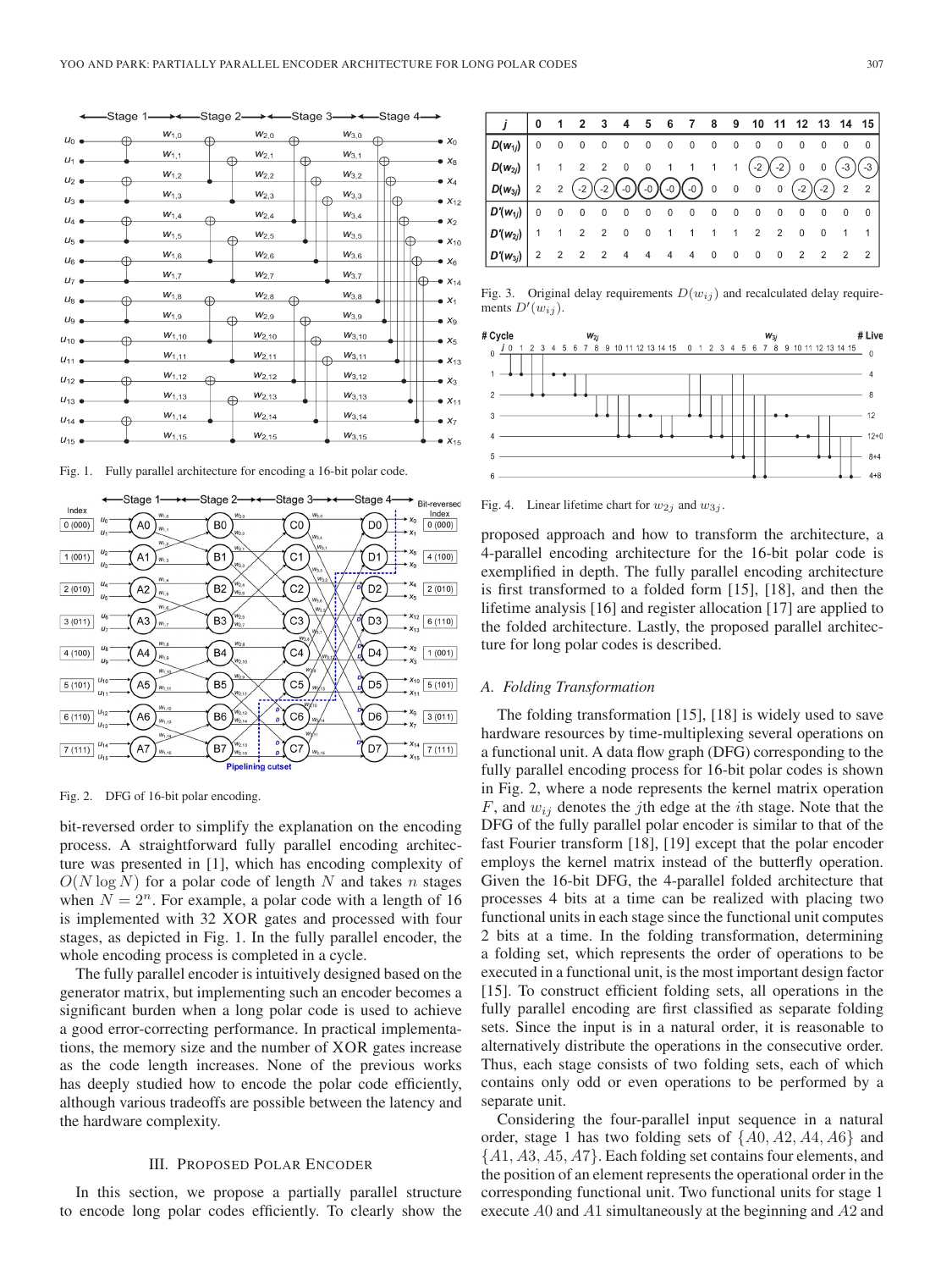| Cycle       | Stage2                                                      | $\mathsf{R}_1$   | $R_{2}$                   | $R_{3}$          | $R_4$                     |            | Stage3                |           |            | $\mathsf{R}_5$ | $R_6$        | R <sub>7</sub> | $R_{8}$     |            | $R_9$ $R_{10}$ $R_{11}$ $R_{12}$ |           |             |
|-------------|-------------------------------------------------------------|------------------|---------------------------|------------------|---------------------------|------------|-----------------------|-----------|------------|----------------|--------------|----------------|-------------|------------|----------------------------------|-----------|-------------|
| $\mathbf 0$ | $W_{2,0}$<br>$W_{2,2}$<br>$W_{2.1}$<br>$W_{2,3}$            |                  |                           |                  |                           |            |                       |           |            |                |              |                |             |            |                                  |           |             |
|             | $W_{2,6}$<br>$(W_{2.5})$<br>W <sub>2.7</sub><br>$(W_{2,4})$ | W <sub>2.2</sub> | $W_{2,0}$                 | W <sub>2,3</sub> | $(W_{2,1})$               | $W_{3,0}$  | $W_{3,4}$             | $W_{3,1}$ | $W_{3,5}$  |                |              |                |             |            |                                  |           |             |
| 2           | $W_{2,10}$ $W_{2,9}$<br>$W_{2,11}$<br>$W_{2,8}$             | $(W_{2,6})$      | $W_{2,2}$                 | . $(W_{2,7})$    | $(W_{2,3})$               | $W_{3,2}$  | $W_{3,6}$             | $W_{3,3}$ | $W_{3.7}$  | $W_{3.4}$      |              | $W_{3,0}$      |             | $W_{3,5}$  |                                  | $W_{3,1}$ |             |
| 3           | $W_{2,12}$<br>$W_{2,14}$<br>$W_{2,15}$<br>$W_{2,13}$        | $W_{2,10}$       | $W_{2,8}$                 | $W_{2,11}$       | $(W_{2,9})$               | $W_{3,8}$  | $W_{3,12}$            | $W_{3,9}$ | $W_{3,13}$ | $W_{3,6}$      | $W_{3,4}$    | $W_{3,2}$      | $(w_{3,0})$ | $W_{3,7}$  | $W_{3,5}$                        | $W_{3,3}$ | $W_{3,1}$   |
| 4           |                                                             |                  | $(W_{2,14})$ $(W_{2,10})$ |                  | $(w_{2,15})$ $(w_{2,11})$ | (1.003, 1) | $W_{3,14}$ $(W_{3,1}$ |           | $W_{3,15}$ | $W_{3,12}$     | $W_{3,6}$    | $W_{3,4}$      | $W_{3,2}$   | $W_{3,13}$ | $W_{3,7}$                        | $W_{3,5}$ | $(W_{3,3})$ |
| 5           |                                                             |                  |                           |                  |                           |            |                       |           |            | $W_{3,14}$     | $(W_{3,12})$ | $W_{3,6}$      | $(w_{3,4})$ | $W_{3,15}$ | $W_{3,13}$                       | $W_{3,7}$ | $(w_{3,5})$ |
| 6           |                                                             |                  |                           |                  |                           |            |                       |           |            |                | $(w_{3,1})$  |                | $(w_{3,6})$ |            | $(W_{3,19})$                     |           | $(w_{3,7})$ |

Fig. 5. Register allocation table for  $w_{2j}$  and  $w_{3j}$ .



Stage1: {A0,A2,A4,A6}, {A1,A3,A5,A7} Stage2:  ${B0,B2,B4,B6}$ ,  ${B1,B3,B5,B7}$ Stage3: {C6,C0,C2,C4}, {C7,C1,C3,C5} Stage4: {D2,D4,D6,D0}, {D3,D5,D7,D1}

Fig. 6. Proposed 4-parallel folded architecture for encoding the polar (16, K) codes.

A3 at the next cycle, and so forth. The folding sets of stage 2 have the same order as those of stage 1, i.e.,  $\{B0, B2, B4, B6\}$ and  $\{B1, B3, B5, B7\}$ , since the four-parallel input sequence of stage 2 is equal to that of stage 1. Furthermore, to determine the folding sets of another stage s, the property that the functional unit processes a pair of inputs whose indices differ by  $2^{s-1}$  is exploited. In the case of stage 3, two data whose indices differ by 4 are processed together, which implies that the operational distance of the corresponding data is two as the kernel functional unit computes two data at a time. For instance,  $w_{2,0}$  and  $w_{2,4}$  that come from B0 and B2 are used as the inputs to C0. Since both inputs should be valid to be processed in a functional unit, the operations in stage 3 are aligned to the late input data. Cyclic shifting the folding sets right by one, which can be realized by inserting a delay of one time unit, is to enable full utilization of the functional units by overlapping adjacent iterations. As a result, the folding sets of stage 3 are determined to  $\{C6, C0, C2, C4\}$  and  $\{C7, C1, C3, C5\}$ , where  $C6$  in the current iteration is overlapped with  $A0$  and B0 in the next iteration. In the same manner, the property that the functional unit processes a pair of inputs whose indices differ by 8 is exploited in stage 4. The folding sets of stage 4 are  $\{D2, D4, D6, D0\}$  and  $\{D3, D5, D7, D1\}$ , which are obtained by cyclic shifting the previous folding sets of stage 3 by two. Generally speaking, a stage whose index s is less than or equal to  $\log_2 P$ , where P is the level of parallelism, has the same folding sets determined by evenly interleaving the operations in the consecutive order, and another stage whose index s is larger than  $\log_2 P$  has the folding sets obtained by cyclic shifting the previous folding sets of stage  $s - 1$  right by  $s - \log_2 P$ .

Now, let us consider the delay elements required in the folded architecture more precisely. When an edge  $w_{ij}$  from

TABLE I COMPARISON OF POLAR  $(N, K)$  ENCODERS WITH VARIOUS PARALLELISM

| Parallelism | XOR gates                    | Delay elements | Throughput   |
|-------------|------------------------------|----------------|--------------|
|             | $log_2N$                     | $N-1$          | 1 bit/cycle  |
| 2           | $log_2N$                     | $N-2$          | 2 bits/cycle |
| P           | $\lceil P/2 \rceil \log_2 N$ | $N-P$          | P bits/cycle |
| N           | $(N/2)$ log <sub>2</sub> $N$ | $^{()}$        | N bits/cycle |

functional unit  $S$  to functional unit  $T$  has a delay of  $d$ , the delay requirements for  $w_{ij}$  in the F-folded architecture can be calculated as

$$
D(w_{ij}) = Fd + t - s \tag{1}
$$

where  $t$  and  $s$  denote the position in the folding set corresponding to  $T$  and  $S$ , respectively. Note that (1) is a simplified delay equation [15] derived with assuming that the kernel functional unit is not pipelined. The delay requirements of the 4-folded architecture, i.e.,  $D(w_{ij})$  for  $1 \le i \le 3$  and  $0 \le j \le 15$ , are summarized in Fig. 3. For instance,  $w_{2,0}$  from B0 to C0 demands one delay since  $d = 0$ ,  $t = 1$ , and  $s = 0$ . Note that some edges indicated by circles have negative delays. For the folded architecture to be feasible, the delay requirements must be larger than or equal to zero for all the edges. Pipelining or retiming techniques can be applied to the fully parallel DFG in order to ensure that its folded hardware has nonnegative delays. Every edge with a negative delay should be compensated by inserting at least one delay element to make the value of (1) not negative. We have to make sure that the two inputs of an operation pass through the same number of delay elements from the starting points. If they are different, additional delay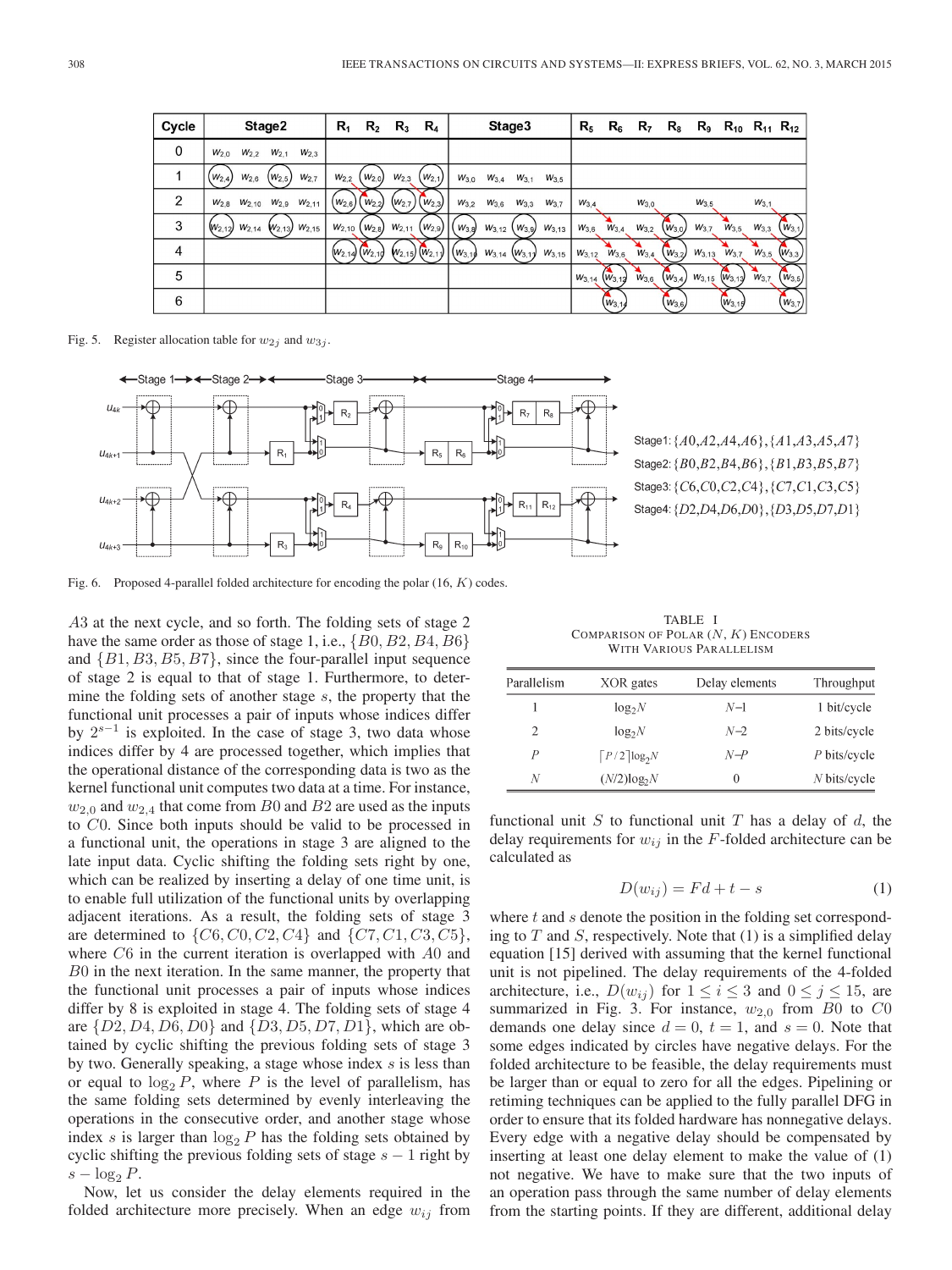$8192^{[C]}$ Parallelism 32 12.8 512 2048 2.97 ns 2.74 ns  $2.81$  ns Critical-Path Delay 2.89 ns 3.06 ns Latency (Clock cycles) 256 64 16  $\overline{4}$  $\mathbf{1}$ 2.677 Tbps Throughput<sup>[A]</sup> 11.67 Gbps 45.55 Gbps 177.1 Gbps 689.5 Gbps Gate Count<sup>[B]</sup> 96626 104286 129449 198907 353141 (Logic/Register)  $(3770/92456)$  $(11875/92411)$  $(37037/92412)$  $(106623/92284)$  $(260983/92158)$  $[B]/[C]$  $0.27$ 0.30 0.37 0.56  $1.00\,$ [A] / [B] (Mbps/Gate count) 0.12 0.43 1.36 3.46 7.58

TABLE II SYNTHESIS RESULTS OF POLAR (8192, K) ENCODERS

TABLE III GATE COUNTS OF POLAR (N, K) ENCODERS

| Code length |       | 1024                  |       | 2048                   |                   | 4196                  |                                            | 8192                   | 16384 |                                                                 |  |
|-------------|-------|-----------------------|-------|------------------------|-------------------|-----------------------|--------------------------------------------|------------------------|-------|-----------------------------------------------------------------|--|
| Design      | [1]   | Proposed <sup>®</sup> | '11   | Proposed <sup>®</sup>  | $\lceil 1 \rceil$ | Proposed <sup>®</sup> | Proposed <sup>®</sup><br>$\lceil 1 \rceil$ |                        | [1]   | Proposed <sup>"</sup>                                           |  |
| Logic       | 13872 | 1486(10.7%)           | 30812 | $1651(5.4\%)$          | 67692             | 1813(2.7%)            | 158848                                     | $2127(1.3\%)$ 371776   |       | $2490(0.7\%)$                                                   |  |
| Register    | 7211  | 7283 (101.0%)         | 16512 | $16661(100.9\%)$       | 33000             |                       |                                            |                        |       | $33165(100.5\%)$   66122 66337 (100.3%)   132812 133121(100.2%) |  |
| Total       | 21083 | 8769 (41.6%)          | 47324 | 18312 (38.7%)   100692 |                   | 34978 (34.7%) 224970  |                                            | $68464(30.4\%)$ 504588 |       | 135611(26.9%)                                                   |  |

\*The proposed partially parallel encoder is design with a parallelism of 32.

elements are inserted to make the paths have the same delay elements. In Fig. 3, for example, four edges with zero delays are specially marked with negative zeros since additional delays are necessary due to the mismatch of the number of delay elements. The DFG is pipelined by inserting delay elements, as shown in Fig. 2, where the dashed line indicates the pipeline cut set associated with 12 delay elements. The delay requirements of the pipelined DFG  $D'(w_{ij})$  are recalculated based on (1) and shown at the bottom of Fig. 3. As a result, 8 functional units and 48 delay elements in total are enough to implement the 4-parallel 4-folded encoding architecture based on the folding sets.

#### *B. Lifetime Analysis and Register Allocation*

Although a folded architecture for 16-bit polar encoding is presented in the previous section, there is room for minimizing the number of delay elements. The lifetime analysis [16] is employed to find the minimum number of delay elements required in implementing the folded architecture. The lifetime of every variable is graphically represented in the linear lifetime chart illustrated in Fig. 4. Since all the edges starting from stage 1 demand no delay elements, only  $w_{2i}$  and  $w_{3i}$  are presented in Fig. 4. For instance,  $w_{3,0}$  is alive for two cycles as it is produced at cycle 1 and consumed at cycle 3. The number of variables alive in each cycle is presented at the right side of the chart. Note that the number of live variables at the fourth or later clock cycles takes into account the next iteration overlapped with the current iteration. Consequently, the maximum number of live variables is 12, which means that the folded architecture can be implemented with 12 delay elements instead of 48.

Once the minimum number of delay elements has been determined, each variable is allocated to a register. For the above example, the register allocation is tabularized in Fig. 5. In the register allocation table [17], all the 12 registers are shown at the first row, and every row describes how the registers are allocated at the corresponding cycle. With taking into account the 4-parallel processing, variables are carefully allocated to registers in a forward manner. In Fig. 5, an arrow dictates that a variable stored in a register is migrated to another register, and a circle indicates that the variable is consumed at the cycle. For example,  $w_{2,0}$  and  $w_{2,4}$  are consumed in a functional unit to execute operation C0 that generates  $w_{3,0}$  and  $w_{3,4}$ . At the same time,  $w_{2,1}$  and  $w_{2,5}$  are consumed in another functional unit to execute operation C1 that produces  $w_{3,1}$  and  $w_{3,5}$ . The migration of the other variables can be traced by following the register allocation table.

Finally, the resulting 4-parallel pipelined structure proposed to encode the 16-bit polar code is illustrated in Fig. 6, which consists of 8 functional units and 12 delay elements. A pair of two functional units takes in charge of one stage, and the delay elements are to store variables according to the register allocation table. The hardware structures for stages 1 and 2 can be straightforwardly realized as no delay elements are necessary in those stages, whereas for stages 3 and 4, several multiplexers are placed in front of some functional units to configure the inputs of the functional units. The proposed architecture continuously processes four samples per cycle according to the folding sets and the register allocation table. Note that the proposed encoder takes a pair of inputs in a natural order and generates a pair of outputs in a bit-reversed order, as shown in Fig. 2. As the functional unit in the proposed architecture processes a pair of 2 bits at a time, the proposed architecture maintains the consecutive order at the input side and the bitreversed order at the output side if a pair of consecutive bits is regarded as a single entity.

#### IV. ANALYSIS AND COMPARISON

In the proposed architecture, the number of functional units required in the implementation depends on the code length  $N$  and the level of parallelism  $P$ . Since a functional unit